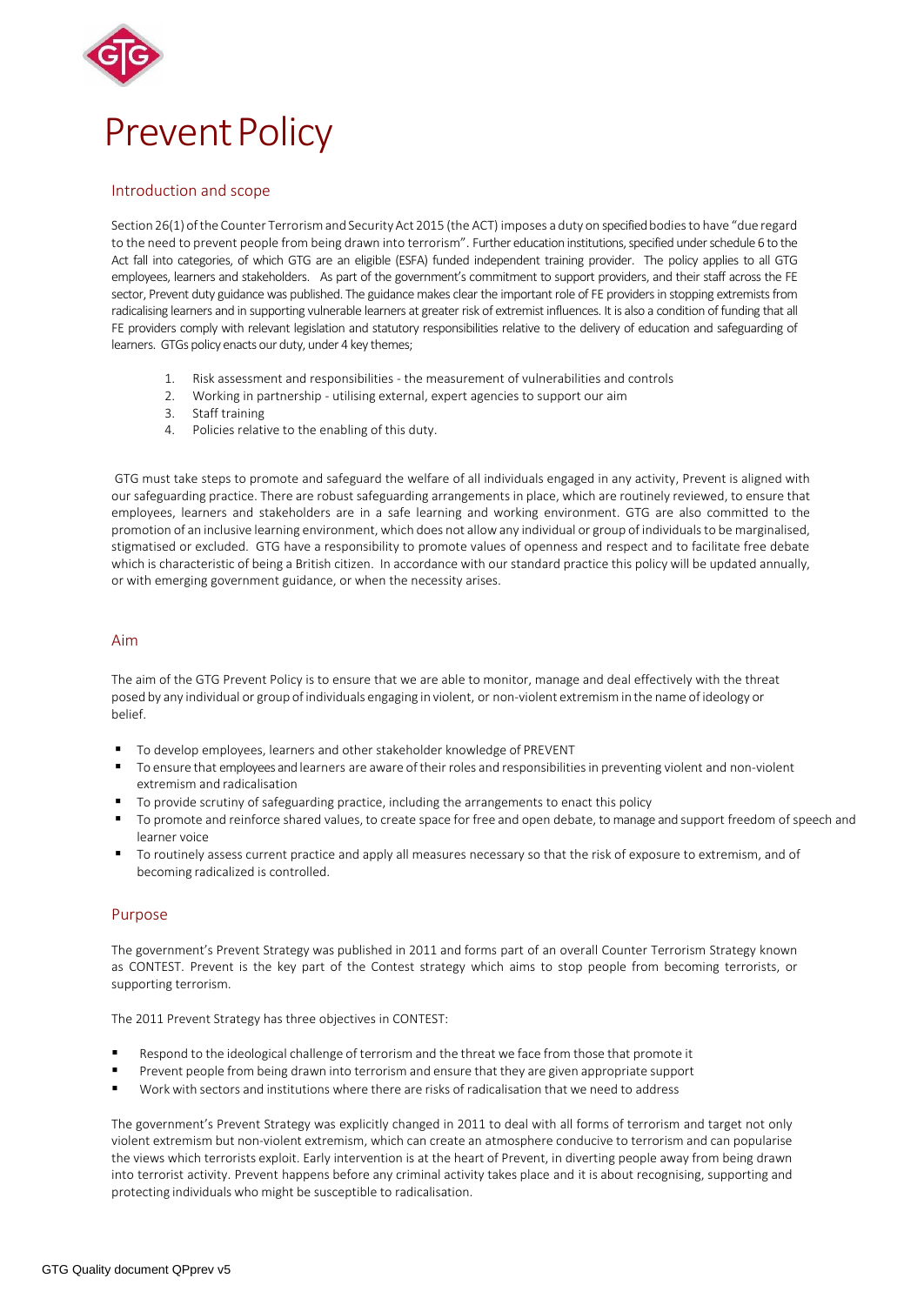

The United Kingdom currently faces a range of terrorist threats. All terrorist groups who pose a threat to the UK seek to radicalise and recruit people to their cause. A system of threat levels has been created which represents the likelihood of an attack in the near future, the 5 levels of threat are set by the Joint Terrorism Analysis centre and the Security Service (MI5):

- $\rightarrow$  Low an attack is highly unlikely
- $\rightarrow$  Moderate an attack is possible but not likely
- $\rightarrow$  Substantial an attack is likely
- $\rightarrow$  Severe an attack is highly likely
- $\rightarrow$  Critical an attack is highly likely in the near future

## Risk assessment and responsibilities

The Operations Director, Billy Hammond, holds overall responsibility for ensuring that this policy, the PREVENT risk assessment and other related policies are implemented, and routinely evaluated. The Operations Director is supported by multiple designated safeguarding leads, safeguarding officers, governors, leaders and managers. This network of support allows GTG to disburse its duty, from the highest level, ensuring that the policy, and our overarching duty in action, is effective.

### *GTG commits to strong leadership by:*

- Undertaking governance relevant to this policy
- Utilising guidance to undertake a robust risk assessment of our duty
- Continually improving practice to safeguard, and recognising progress through the quality improvement plan
- Provide an ethos which upholds the organisational values and promotes respect, equality, diversity and inclusion
- Providing clear guidance and support to report concerns around extremism or radicalisation, via referrals
- Removing any literature displayed around the organisation that could cause offense or promote extremist views
- Supporting the development and the understanding of issues around extremism and radicalisation, by providing access to training
- Ensuring that staff identified via job/person spec will be subject to a PVG, or enhanced DBS check, confirming their current status at employment, and tri-annually thereafter
- To building relationships with external specialists, supporting the disbursement of our duty.

#### *GTG commits to managing concerns of radicalisation and extremism:*

- Understand the nature of the threat from extremism and how this may impact directly, or indirectly the organisation
- Understand and manage potential risks within the organisation, from all influences including; the display of extremist materials, the hiring of external premises and the hire of GTG premisesto others out-with the organisation
- Respond appropriately to events in local, national or international news, that may impact the organisation
- Ensure measures are in place to minimise the potential for acts of terrorism, or extremism within the organisation
- Ensure plans are in place to respond appropriately to a threat, or incident within the organisation
- Adopt effective IT security and communicate this to all staff and learners.

#### *GTG commits to building resilience of learners, undermining extremist ideology and supporting learner voice, through:*

- Embedding organisational values, British values, equality, diversity and inclusion within curricula
- Promoting community cohesion, and respect for others
- Promoting wider skill development, such as social emotional wellbeing
- Developing curricula which recognises local/national needs and challenges extremism
- Teaching and learning strategies which explore controversial issues in a way which promotes freedom of speech
- Use of external organisations to support learners understanding of the Prevent duty, and what they think of it
- Effective support services which provide clear information, advice and guidance on preventing learners from being drawn into extremism and radicalisation
- Literature written in clear and simple language which promotes equality, diversity and inclusion and undermines extremist ideology
- Dedicated support for at risk learners, through the safeguarding and welfare practice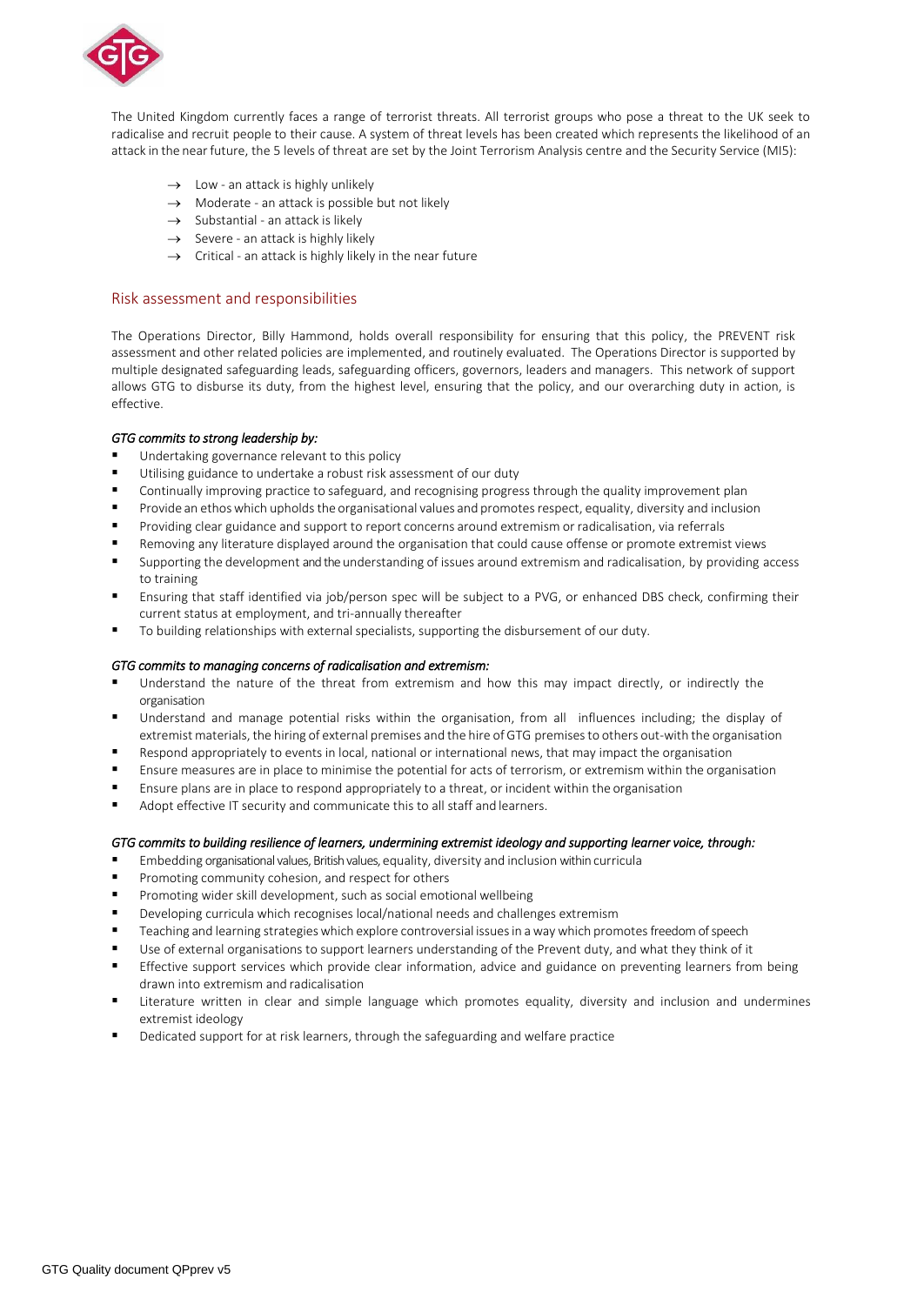

GTG leaders, managers and employees will build and maintain key partnerships to enable the disbursement of our duty. These partnerships should include; Police, and specific Counter-Terrorism Units, local safeguarding board(s) and the local PREVENT coordinator. This enables a network of support to be cultivated and for appropriate information exchange to take place. GTG must also maintain a register of safeguarding boards across our delivery regions.

# Staff Training

- Training and briefings will be delivered to ensure that the organisation has up to date information. This will be delivered by the Safeguarding lead, or a variety of specialist partners e.g. the local PREVENT coordinator
- Staff inducted to the organisation will receive specific PREVENT and safeguarding training
- Practitioners and other relevant staff will undertake the level 2 Award in understanding Prevent and Safeguarding Strategies, understanding the factors that make people vulnerable to being drawn into terrorism, how to effectively challenge extremist ideas that could legitimise terrorist activity and how to make referrals via the Safeguarding team, and subsequently through the Channel programme.
- Leaders, managers and other relevant staff will undertake the NSPCC Safer Staff Recruitment training, as a rolling programme
- Governors, leaders and managers will undertake appropriate training relevant to the enactment of our duty, and to exemplify British values through leadership and management. This training will also reflect how at corporate level there are procedures for information sharing, by way of agreement as is necessary.

# Access & monitoring of IT systems

In order to safeguard individuals from accessing extremist materials while using company equipment, GTG will ensure:

- There is the ability to log and retain records of all electronic communication (web browsing, email exchanges etc.) by users on the organisation network
- Appropriate staff are able to monitor any aspects of its telephone, mobile phones and computing facilities that are made available to staff, learners and visitors
- Only approved software will be provided by the organisation for use
- All unauthorised software will be removed and appropriate action taken
- All unusual or suspicious events, and any breaches of security, are reported via the safeguarding reporting channels for further investigation.

## Key Policies and documents relative to the enactment of our duty

This policy should be read in conjunction with the following documents:

- PREVENT risk assessment
- Safeguarding and Safer recruitment Policies
- Health & Safety Policy
- Behaviour and Conduct Policy
- Data protection and IT acceptable Use Policies
- **Whistleblowing Policy**
- **Freedom of speech and Code of Practice**
- **Guest speaker Policy**
- **E** Complaints, Appeals and Compliments Policy
- Equality and Diversity Policy
- Prevent Duty Guidance for Further Education– updated April 2021
- Keeping Children Safe in Education updated September 2021
- HM Government Prevent Strategy (2015)

### Referrals

Potential risk of an employee, learner or stakeholder becoming involved in a terrorist act, supporting or following extremism, or attempting radicalise others will be notified immediately to the Safeguarding team. However, where immediate danger to life is clear and present, or where weapons or other harmful materials are evident an immediate 999 call must be made. Information must then be passed directly to the GTG DSL and GTG leaders.

Staff identifying a, non-immediate threat to life, Prevent concern will inform their linked safeguarding officer. The safeguarding officer will carry out the; Notice - Check - Share process. This process involved the DSL, leaders and managers and they will review the concerns and all evidence, prior to referring to Channel.

The referral process should be kept simple and easy to follow. Prevent concerns could be left to escalate if the process for referral is in any way complicated. There is a flow chart attached, to support the referral process within this policy.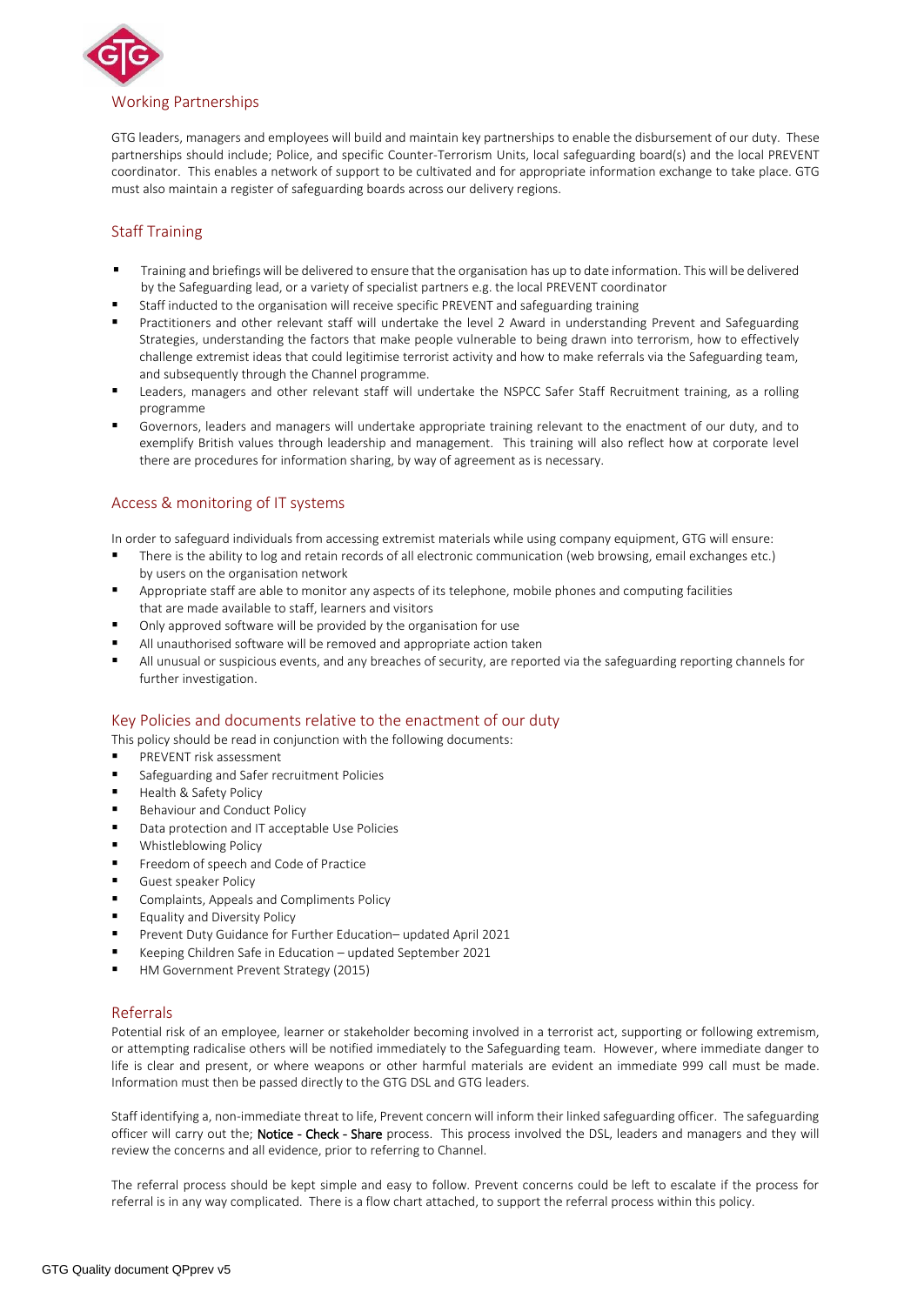



# **Channel Panel referral process**



Signposting to other